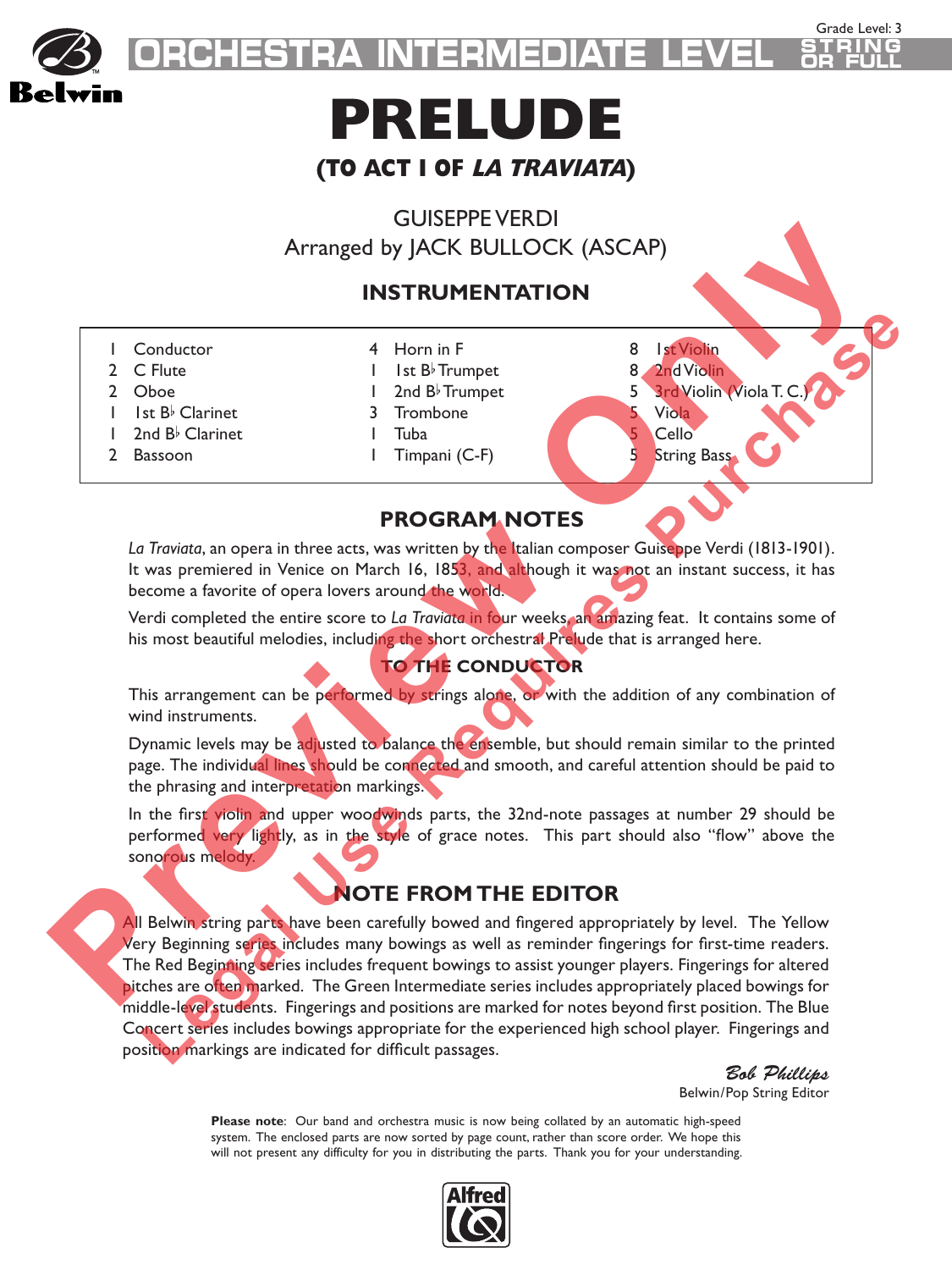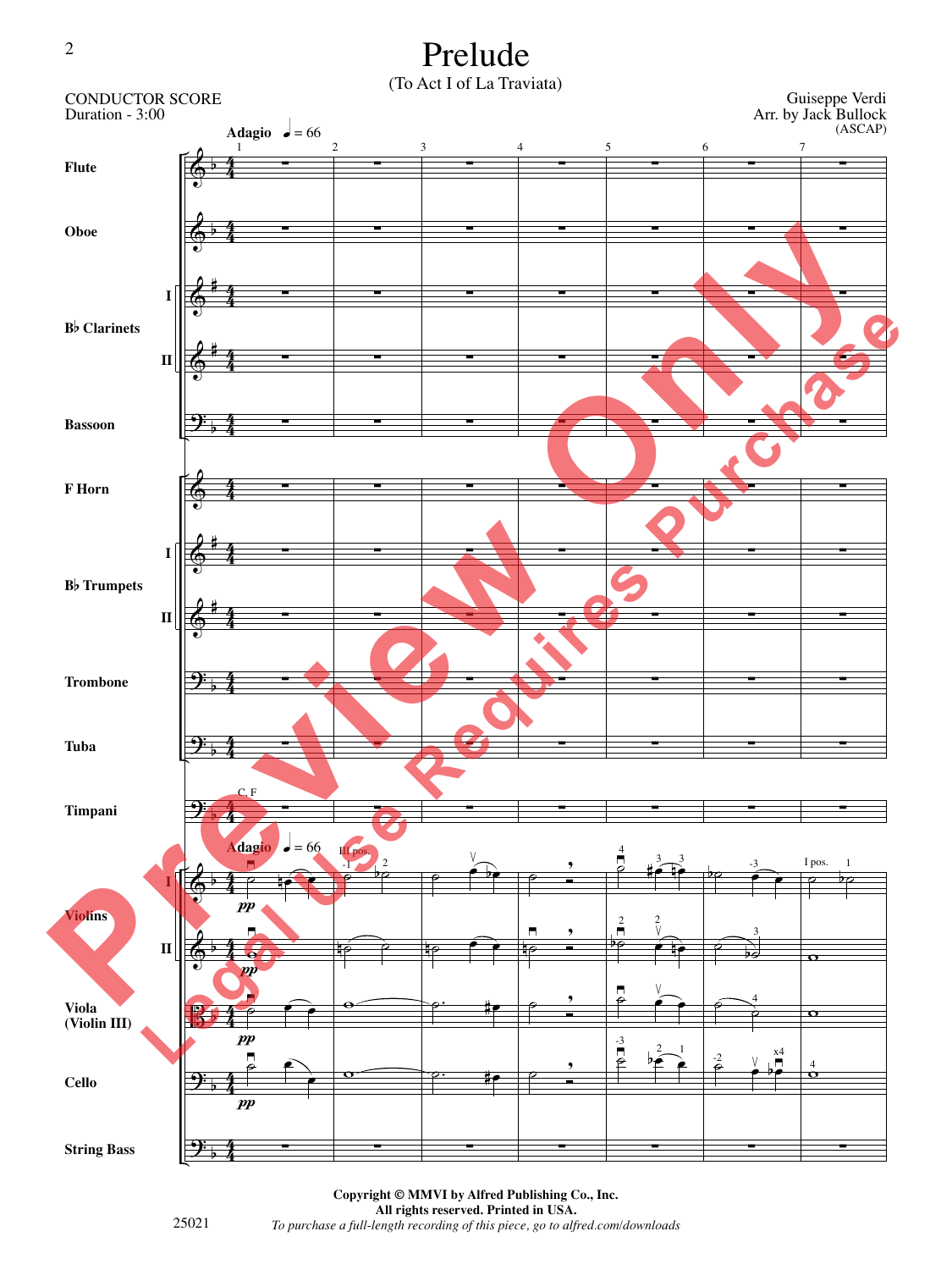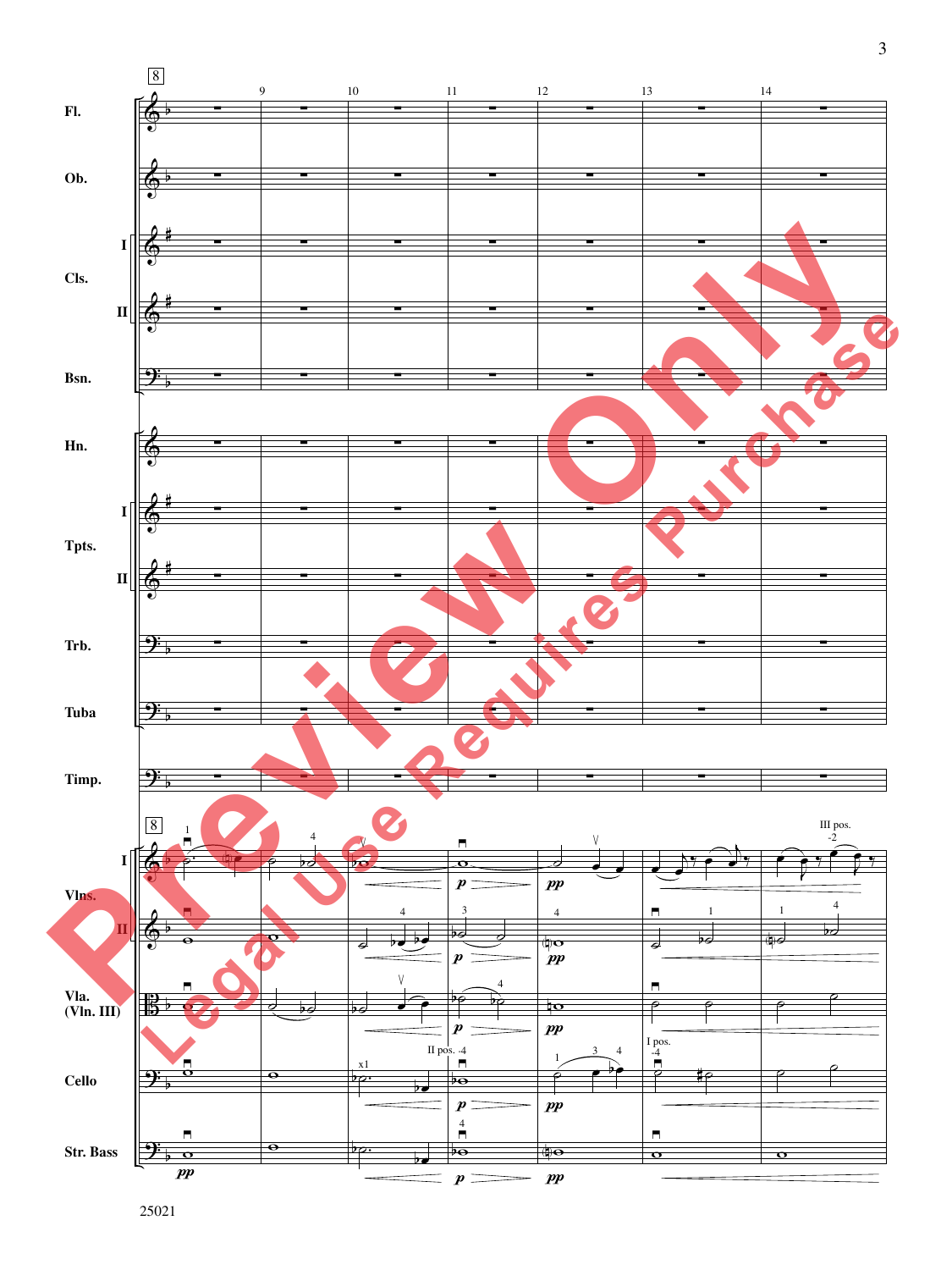

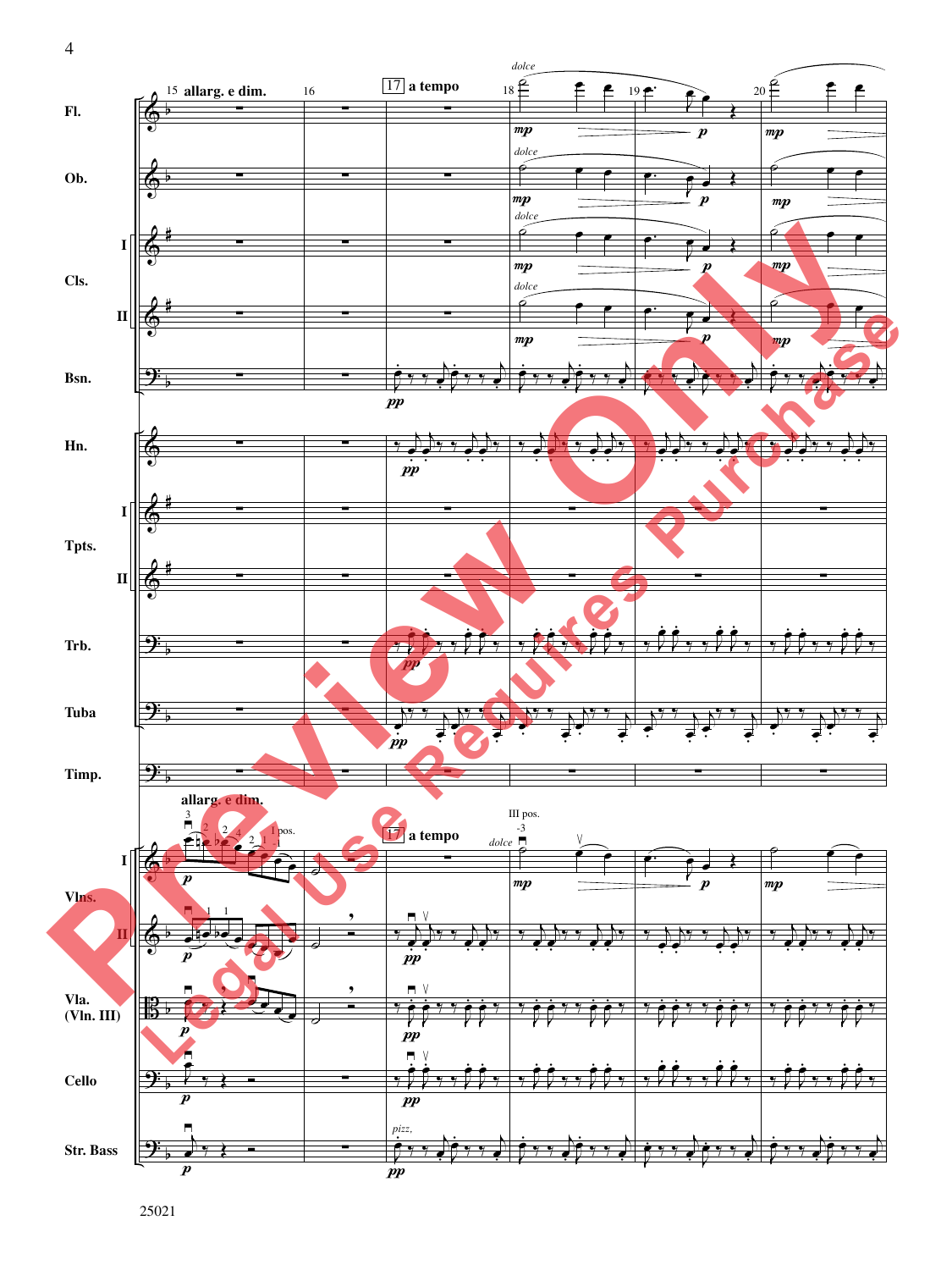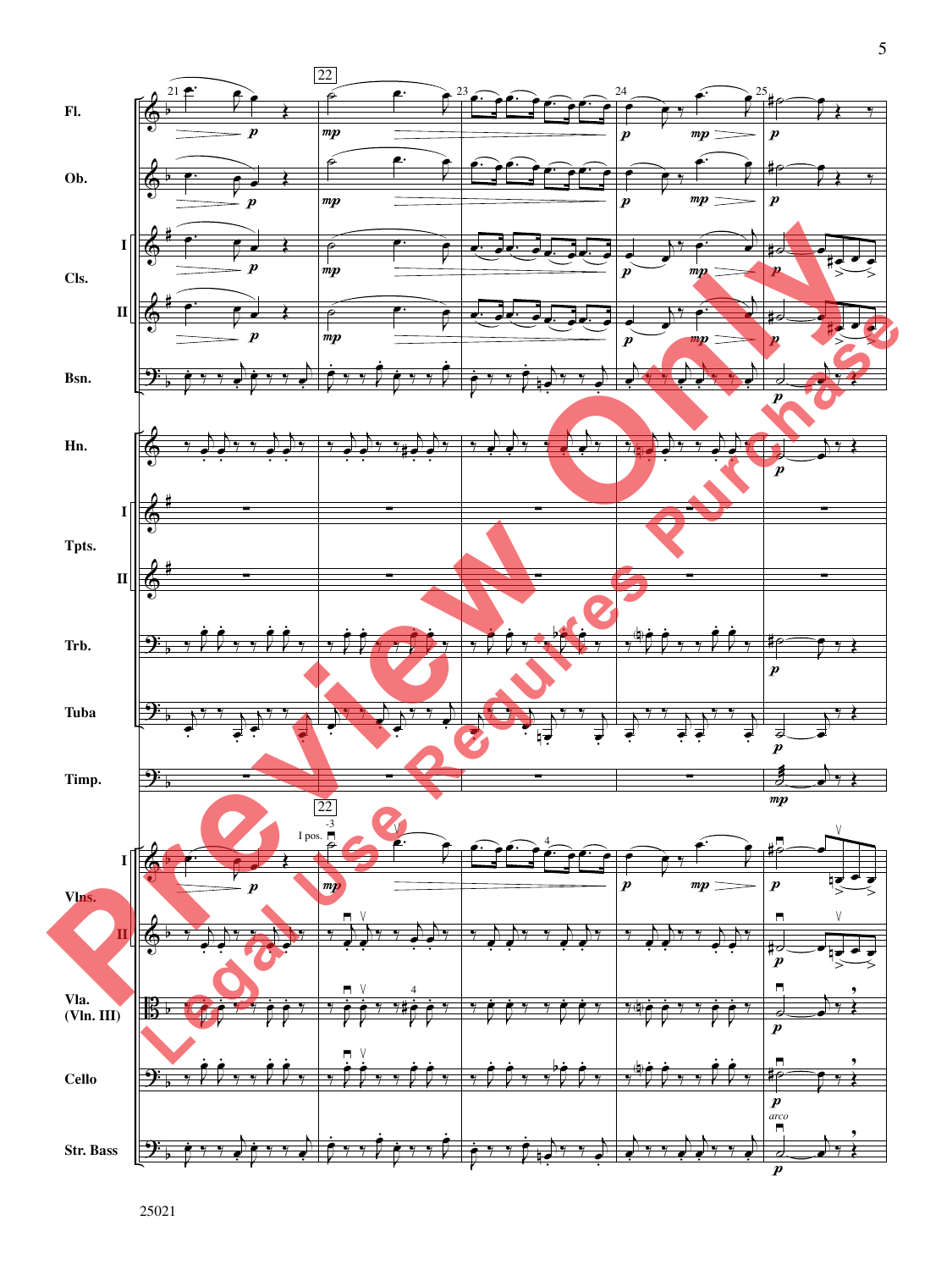

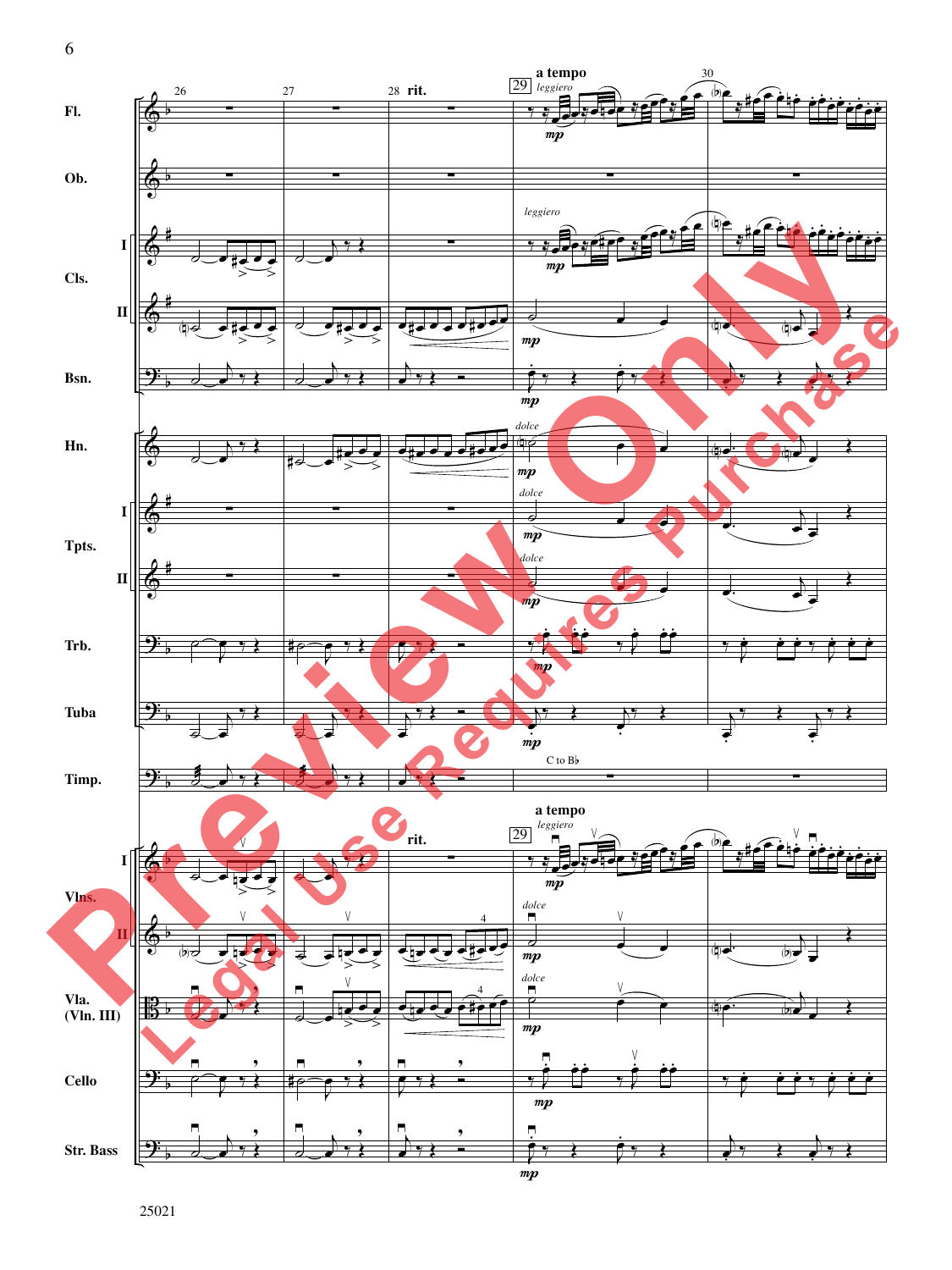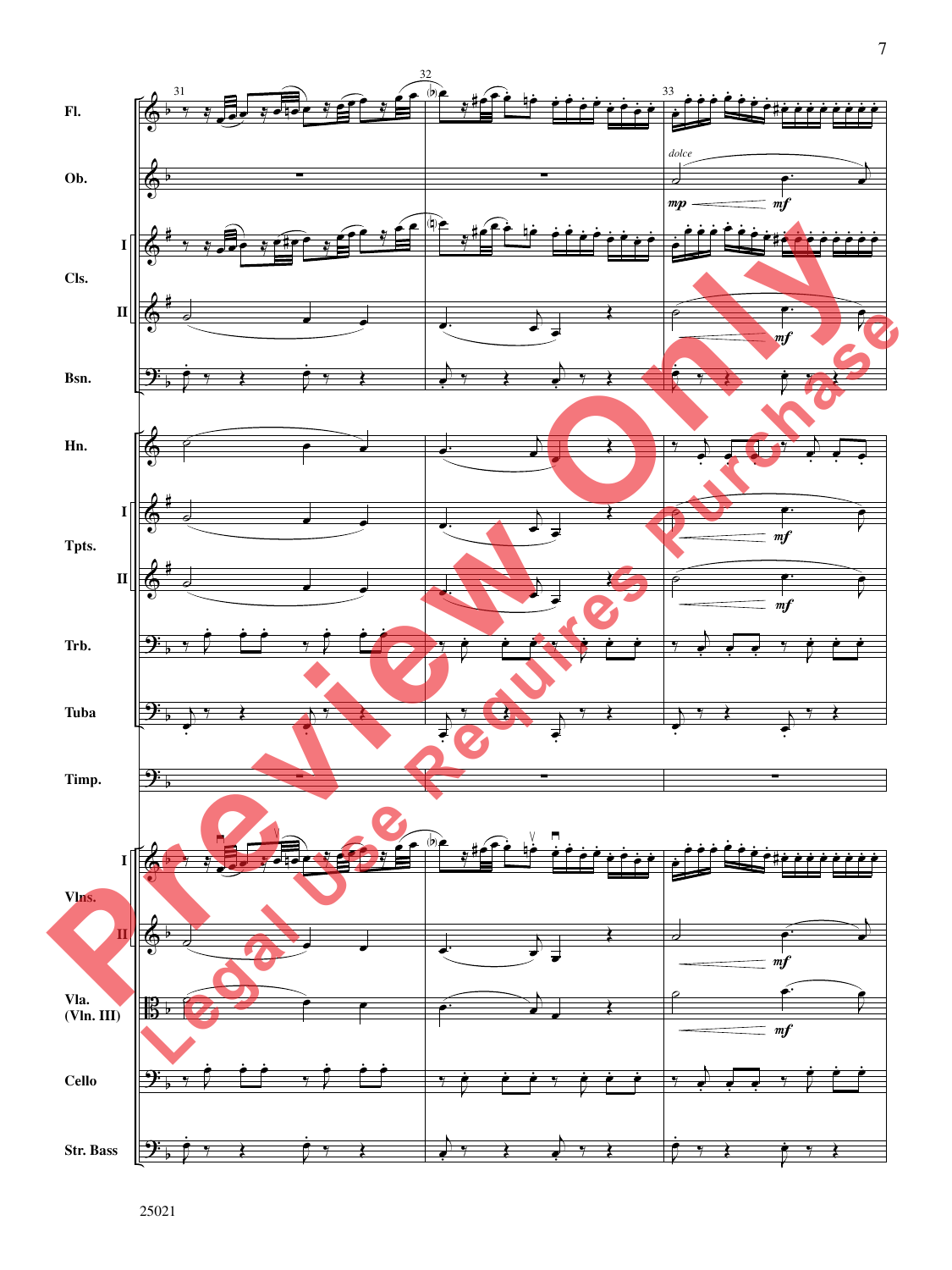

 $\,8\,$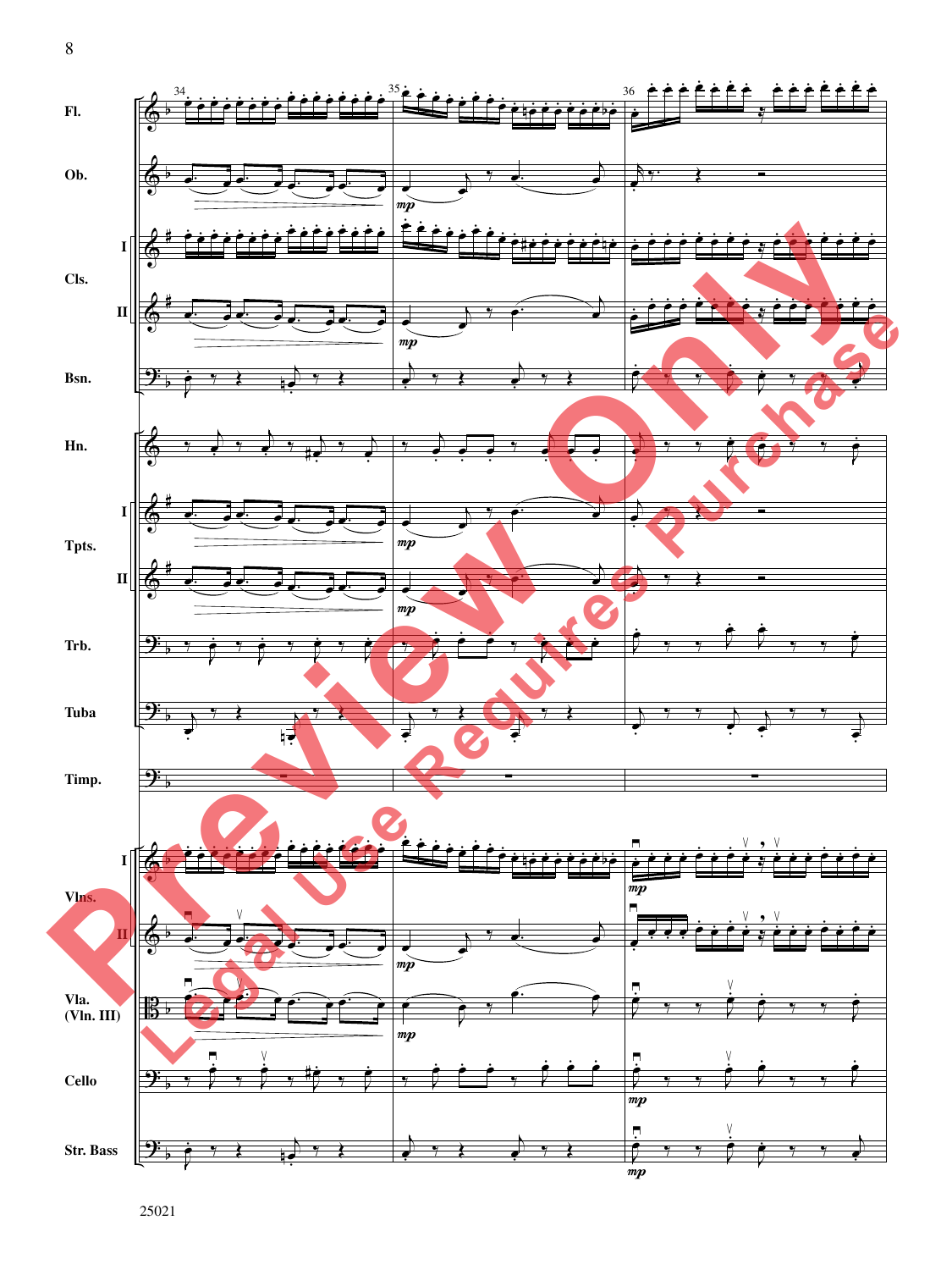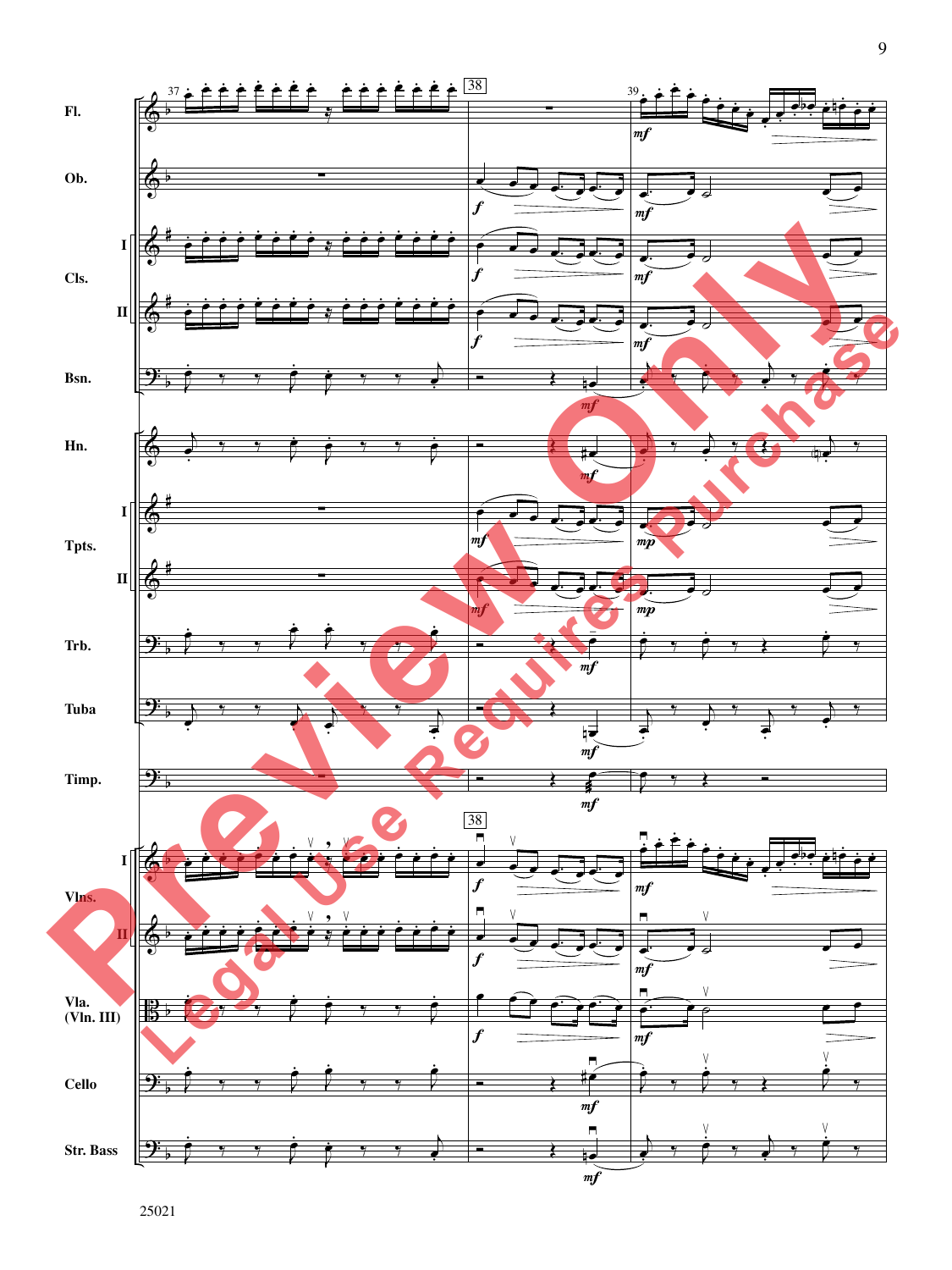

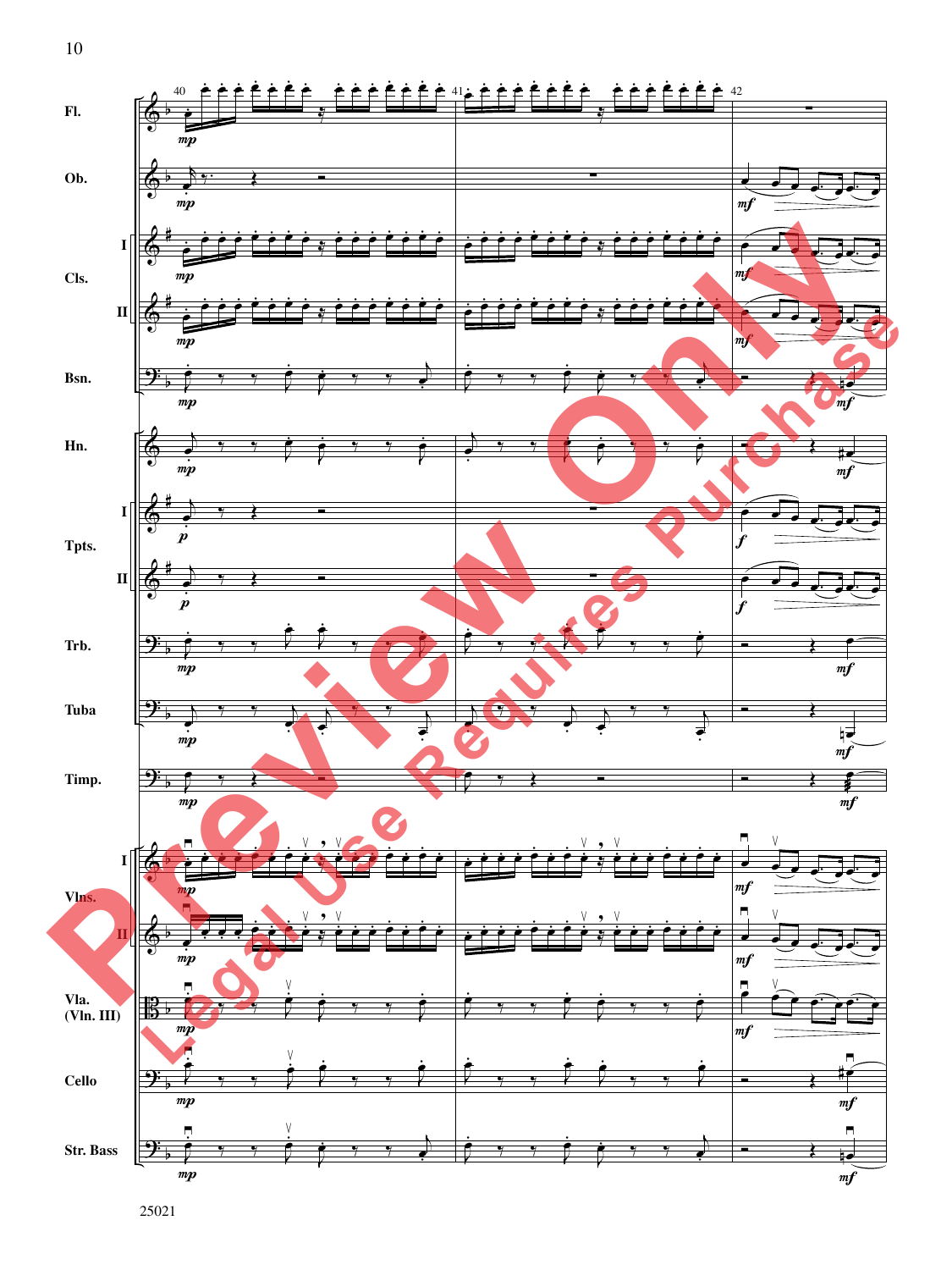